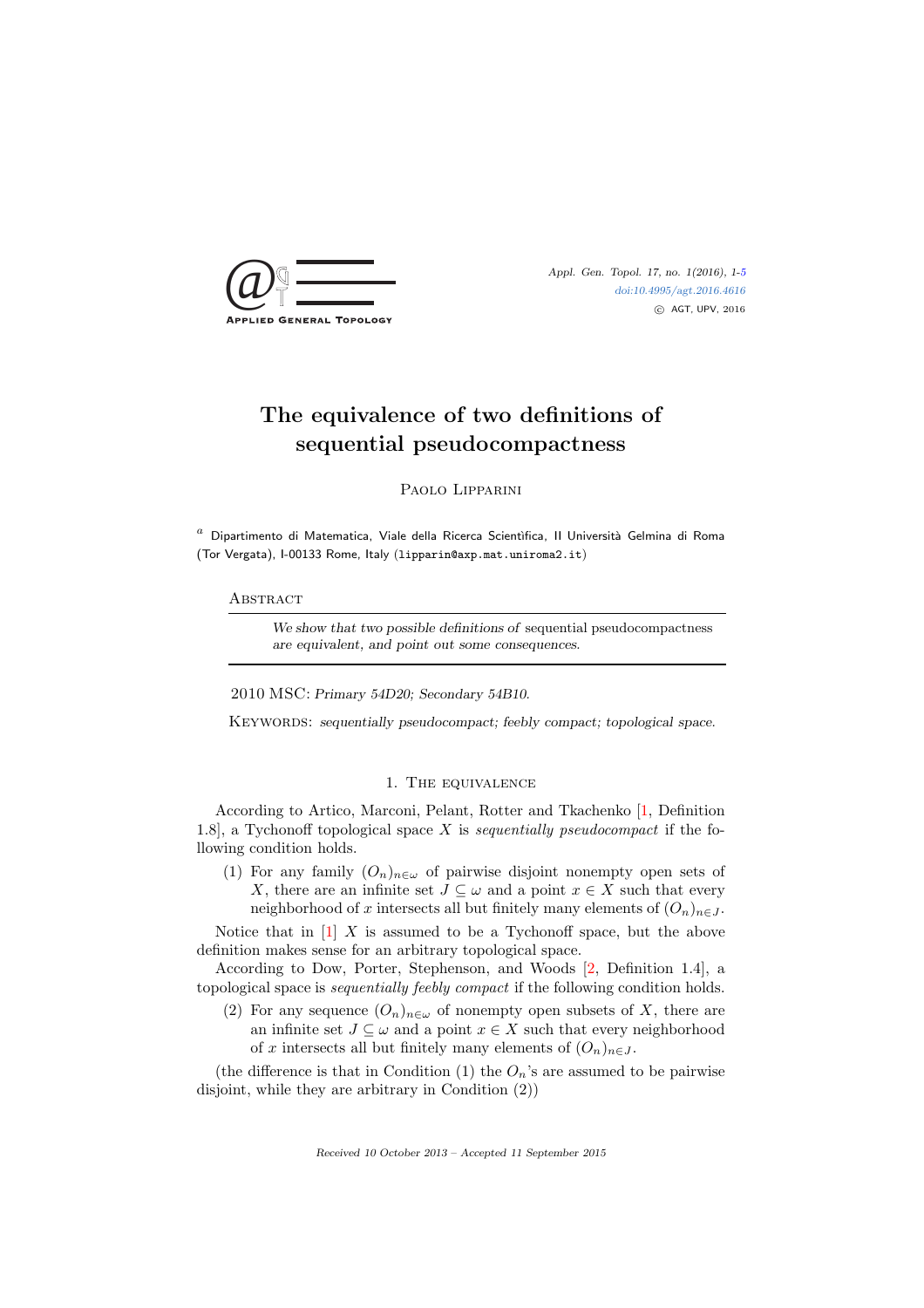#### P. Lipparini

The above two notions have been rather thoroughly studied by the mentioned authors. In this note we show their equivalence. Putting together the results from [\[1\]](#page-4-1) and [\[2\]](#page-4-2) shows that the class of sequentially pseudocompact Tychonoff topological spaces is closed under (possibly infinite) products and contains significant classes of pseudocompact spaces.

Unless otherwise specified, we shall assume no separation axiom.

<span id="page-1-0"></span>**Theorem 1.1.** For every topological space  $X$ , Conditions (1) and (2) above are equivalent.

Proof. Condition (2) trivially implies Condition (1).

For the converse, suppose that X satisfies Condition (1), and let  $(O_n)_{n\in\omega}$ be a sequence of nonempty open sets of  $X$ . Suppose by contradiction that

(\*) for every infinite set  $J \subseteq \omega$  and every point  $x \in X$  there is some neighborhood  $U(J, x)$  of x such that  $N(J, x) = \{n \in J \mid U(J, x) \cap O_n =$ ∅} is infinite.

Without loss of generality, we can assume that  $U(J, x)$  is open. We shall construct by simultaneous induction a sequence  $(m_i)_{i\in\omega}$  of distinct natural numbers, a sequence  $(J_i)_{i\in\omega}$  of infinite subsets of  $\omega$ , and a sequence of pairwise disjoint nonempty open sets  $(U_i)_{i\in\omega}$  such that

- (a)  $U_i \subseteq O_{m_i}$  for every  $i \in \omega$ ,
- (b)  $U_i \cap O_n = \emptyset$ , for every  $i \in \omega$ , and  $n \in J_i$ , and
- (c)  $J_i \supset J_h$ , whenever  $i \leq h \in \omega$ .

Put  $m_0 = 0$  and pick  $x_0 \in O_0$  (this is possible, since  $O_0$  in nonempty). Apply (\*) with  $J = \omega$  and  $x = x_0$ , and let  $U_0 = U(\omega, x_0) \cap O_0 \subseteq O_0 = O_{m_0}$  and  $J_0 = N(\omega, x_0)$ .  $U_0$  is nonempty, since  $x_0 \in U(\omega, x_0) \cap O_0$ . By (\*),  $J_0$  is infinite, and Clause (b) is satisfied for  $i = 0$ . The basis of the induction is completed.

Suppose now that  $0 \neq i \in \omega$ , and that we have constructed finite sequences  $(m_k)_{k \leq i}$ ,  $(J_k)_{k \leq i}$ , and  $(U_k)_{k \leq i}$  satisfying the desired properties. Let  $m_i$  be any element of  $J_{i-1}$ . Since  $J_{i-1}$  is infinite, we can choose  $m_i$  distinct from all the  $m_k$ 's, for  $k < i$  (however, this follows automatically from (a) - (c)). Let  $x_i$ be any element of the nonempty  $O_{m_i}$ . Apply (\*) with  $J = J_{i-1}$  and  $x = x_i$ , and let  $U_i = U(J_{i-1}, x_i) \cap O_{m_i} \subseteq O_{m_i}$  and  $J_i = N(J_{i-1}, x_i)$ . As above,  $U_i$ is nonempty, since  $x_i \in U(J_{i-1}, x_i) \cap O_{m_i}$ . By the definition of  $N(J_{i-1}, x_i)$ , we have that  $J_i \subseteq J_{i-1}$ , hence Clause (c) holds, by the inductive hypothesis. By  $(*), J_i$  is infinite, and moreover Clause (b) is satisfied for i. It remains to show that  $U_i$  is disjoint from  $U_k$ , for  $k < i$ . Since, by construction,  $m_i \in J_{i-1}$ , then, by (c) of the inductive hypothesis, for every  $k < i$ , we have that  $m_i \in J_k$ , hence, by (b),  $U_k \cap O_{m_i} = \emptyset$ , hence also  $U_k \cap U_i = \emptyset$ , since by construction  $U_i \subseteq O_{m_i}$ . The induction step is thus complete.

Having constructed sequences satisfying the above properties, we can apply Condition (1) to the sequence  $(U_i)_{i\in\omega}$  of nonempty pairwise disjoint open sets, getting some  $J \subseteq \omega$  and some  $x \in X$  such that every neighborhood of x intersects all but finitely many elements of  $(U_i)_{i \in J}$ . If we put  $J^* = \{m_i \mid i \in$  $J$ , then every neighborhood of x intersects all but finitely many elements of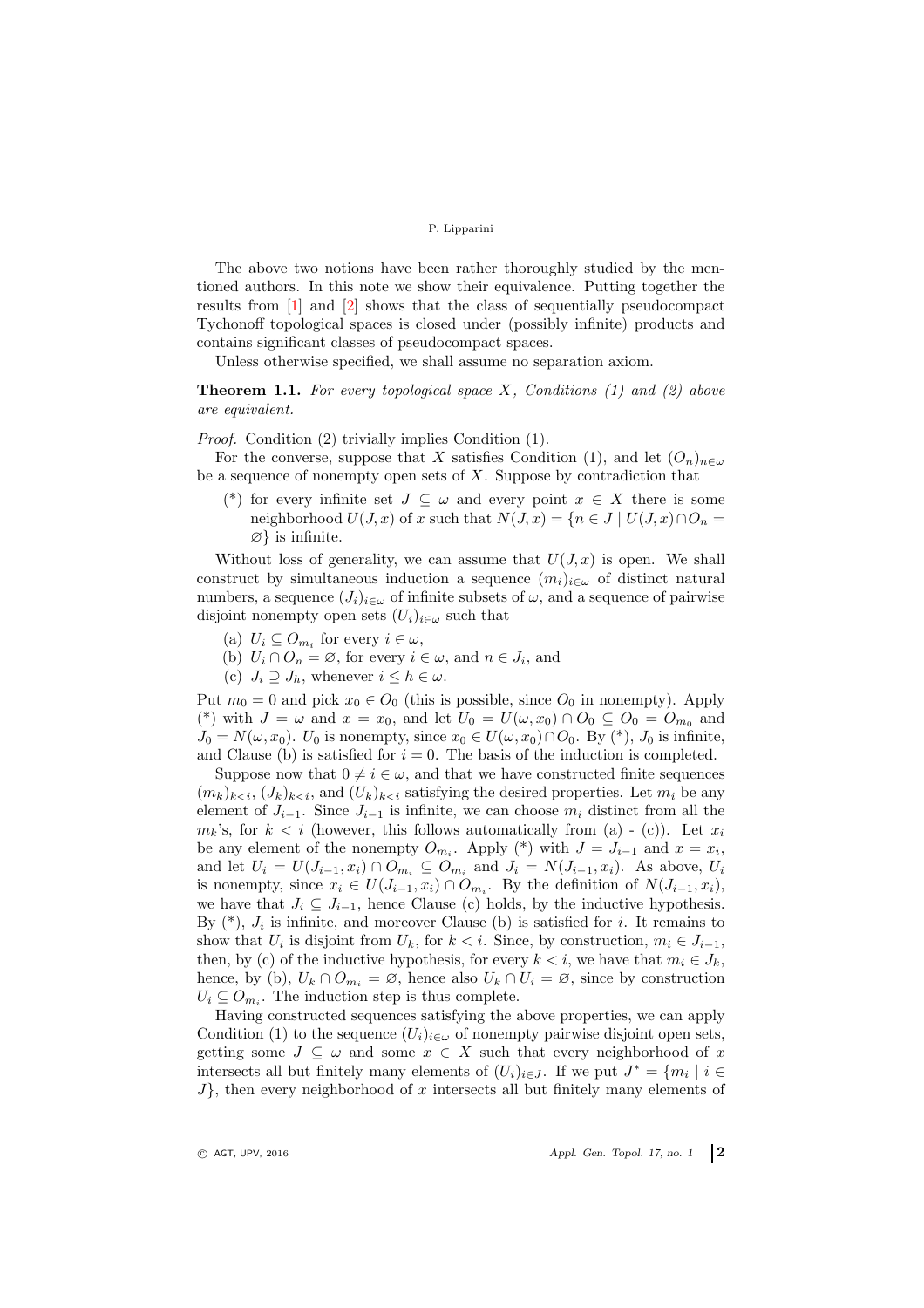The equivalence of two definitions of sequential pseudocompactness

 $(O_n)_{n\in J^*}$ , because of Clause (a). We have reached a contradiction, thus the theorem is proved.

# 2. Consequences

Putting together results from [\[1,](#page-4-1) [2\]](#page-4-2), and using Theorem [1.1,](#page-1-0) we get some nice results about sequential pseudocompactness. First, we recall the following results from [\[2\]](#page-4-2).

## <span id="page-2-0"></span>Theorem 2.1.

[\[2,](#page-4-2) Theorems 4.1 and 4.4] A product of nonempty topological spaces is sequentially feebly compact if and only if each factor is sequentially feebly compact. [\[2,](#page-4-2) Theorem 4.3] Every product of feebly compact spaces, all but one of which are sequentially feebly compact, is feebly compact.

Recall that a topological space is feebly compact if, for any sequence  $(O_n)_{n\in\omega}$ of nonempty open sets of X, there is a point  $x \in X$  such that  $\{n \in \omega \mid U \cap O_n \neq \emptyset\}$  $\varnothing$  is infinite, for every neighborhood U of x. Clearly, Condition (2) implies feeble compactness. It is well known that a Tychonoff space is feebly compact if and only if it is pseudocompact.

From Theorem [2.1](#page-2-0) we immediately get:

<span id="page-2-1"></span>**Corollary 2.2.** Let  $P$  be a family of properties of topological spaces such that every feebly compact topological space satisfying at least one  $P \in \mathcal{P}$  is sequentially feebly compact. Then every product of feebly compact spaces, all but one of which satisfy some  $P \in \mathcal{P}$ , is feebly compact (pseudocompact, if the product is Tychonoff ).

Corollary [2.2](#page-2-1) is interesting since, restricted to Tychonoff spaces, and using Condition  $(1)$ ,  $[1]$  found many properties P which satisfy the assumption in Corollary [2.2;](#page-2-1) among them, the properties of being a topological group, or a scattered space, or a first countable space, or a  $\psi$ - $\omega$ -scattered space. From Theorem [1.1](#page-1-0) and Corollary [2.2](#page-2-1) we get a proof that any product of pseudocompact Tychonoff spaces satisfying one of the above properties is pseudocompact. In particular, from Theorems [1.1,](#page-1-0) [2.1](#page-2-0) and [\[1,](#page-4-1) Proposition 1.10], we get another proof of the classical result by Comfort and Ross that any product of Tychonoff pseudocompact topological groups is pseudocompact. However, it is not clear whether this is a real simplification: it might be the case that any proof that every Tychonoff pseudocompact topological group is sequentially pseudocompact already contains enough sophistication to be easily converted into a direct proof of Comfort and Ross Theorem.

The above considerations lead to the following problem.

Problem 2.3. Is there some significant part of the (topological) theory of pseudocompact topological groups which follows already from the assumption of sequential pseudocompactness?

More precisely, are there other theorems holding for pseudocompact topological groups which can be generalized to sequentially pseudocompact topological spaces (with not necessarily some algebraic structure on them)?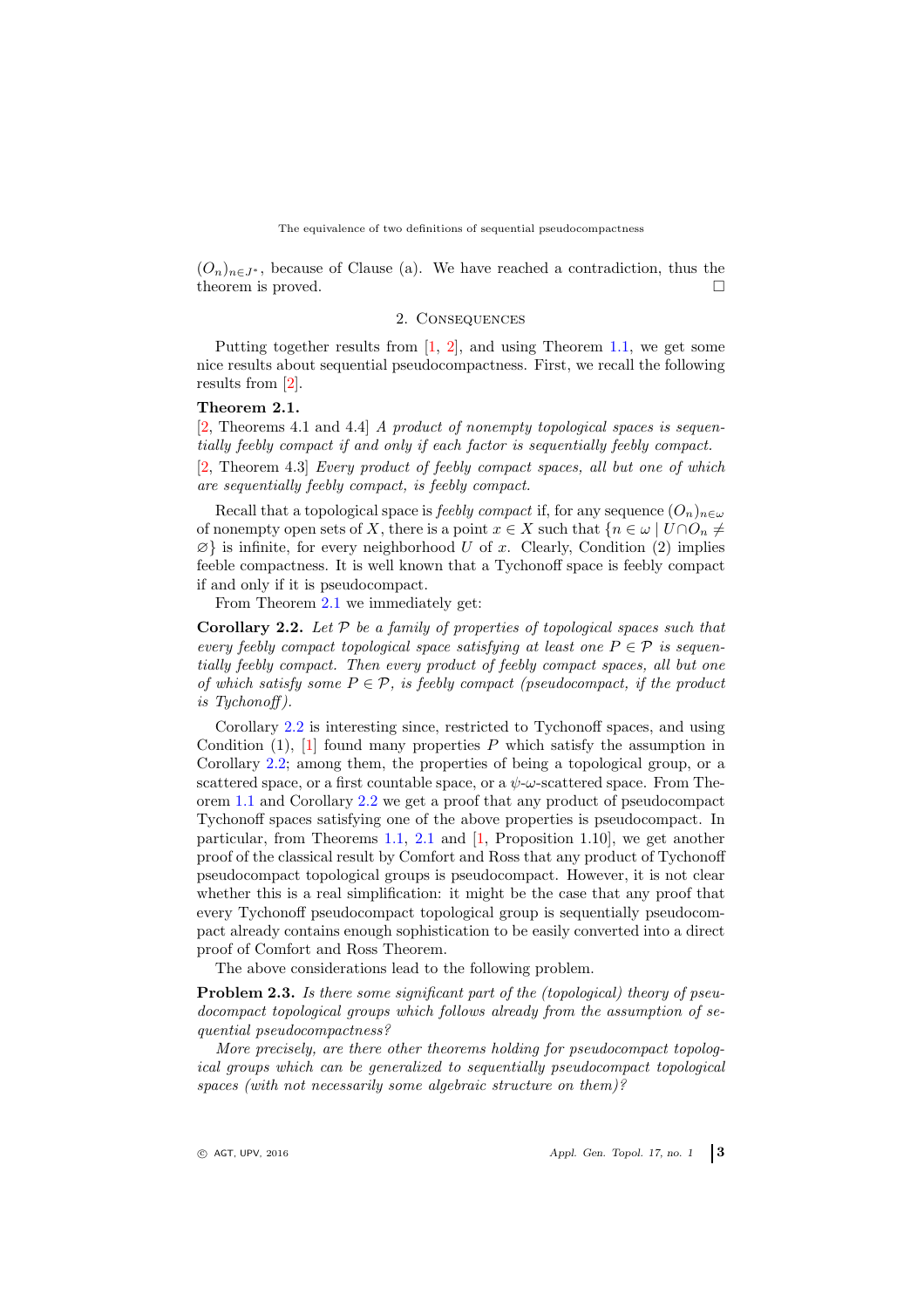#### P. Lipparini

# 3. Further remarks

The relationship between sequential feeble compactness and sequential compactness does not always parallel the relationship between feeble compactness and countable compactness. Both  $\beta\omega$  and  $D^c$  are classical examples of compact not sequentially compact spaces. As noticed on  $[1, p. 7]$  and  $[2, Example 2.9]$ ,  $\beta\omega$  is not sequentially pseudocompact. On the other hand,  $D^{\mathfrak{c}}$  is sequentially pseudocompact, by Theorem [2.1.](#page-2-0) Thus, compactness together with sequential pseudocompactness do not necessarily imply sequential compactness. In particular, normality and sequential pseudocompactness do not imply sequential compactness (thus the result that normality and pseudocompactness imply countable compactness cannot be generalized in the obvious way). Also, a compact subspace of a compact sequentially pseudocompact space is not necessarily sequentially pseudocompact, since  $\beta\omega$  can be embedded in  $D^c$ . In particular, a closed subspace of a sequentially pseudocompact space is not necessarily sequentially pseudocompact.

The proof of [\[2,](#page-4-2) Theorem 4.1] actually shows a little more. If  $(X_h)_{h \in H}$  is a family of topological spaces, the  $\omega$ -box topology on  $\prod_{h\in H} X_h$  is defined as the topology a base of which consists of the sets of the form  $\prod_{h\in H} O_h$ , where each  $O_h$  is an open set of  $X_h$ , and  $|\{h \in H \mid O_h \neq X_h\}| \leq \omega$ .

<span id="page-3-0"></span>**Proposition 3.1.** Suppose that  $(X_h)_{h \in H}$  is a family of sequentially feebly compact topological spaces. If  $(O_n)_{n \in \omega}$  is a sequence of nonempty open sets in the  $\omega$ -box topology on  $\prod_{h\in H}X_h$ , then there are an infinite set  $J\subseteq\omega$  and a point  $x \in \prod_{h \in H} X_h$  such that  $\{n \in J \mid U \cap O_n = \varnothing\}$  is finite, for every neighborhood U of x in the Tychonoff product topology on  $\prod_{h\in H} X_h$ .

*Proof.* Same as the proof of  $[2,$  Theorem 4.1, since it is no loss of generality to deal with elements of the standard base of the  $\omega$ -box topology, and since the set R defined as in the proof of  $[2,$  Theorem 4.1 is countable in this case, too, being the countable union of a family of countable sets. See [\[3\]](#page-4-3) for full details.  $\square$ 

In the statement of Proposition [3.1,](#page-3-0) the neighborhoods U of x have to be considered in the Tychonoff product topology. The statement would turn out to be false allowing U vary among the neighborhoods of x in the  $\omega$ -box topology. Indeed, for example, a discrete two-element space is vacuously sequentially pseudocompact; however, its  $\omega^{\text{th}}$  power in the  $\omega$ -box topology is a discrete space of cardinality  $\mathfrak c$ , hence the conclusion of Proposition [3.1](#page-3-0) would fail.

The following notions might deserve some study, in particular when  $\alpha$  is a cardinal.

**Definition 3.2.** For  $\alpha$  an infinite limit ordinal, we say that a topological space X is sequentially  $\alpha$ -feebly compact if, for any sequence  $(O_\beta)_{\beta \in \alpha}$  of nonempty open sets of X, there are some  $x \in X$  and a subset Z of  $\alpha$  such that Z has order type  $\alpha$ , and, for every neighborhood U of x, there is  $\beta < \alpha$  such that  $U \cap O_{\gamma} \neq \emptyset$ , for every  $\gamma \in Z$  such that  $\gamma > \beta$ .